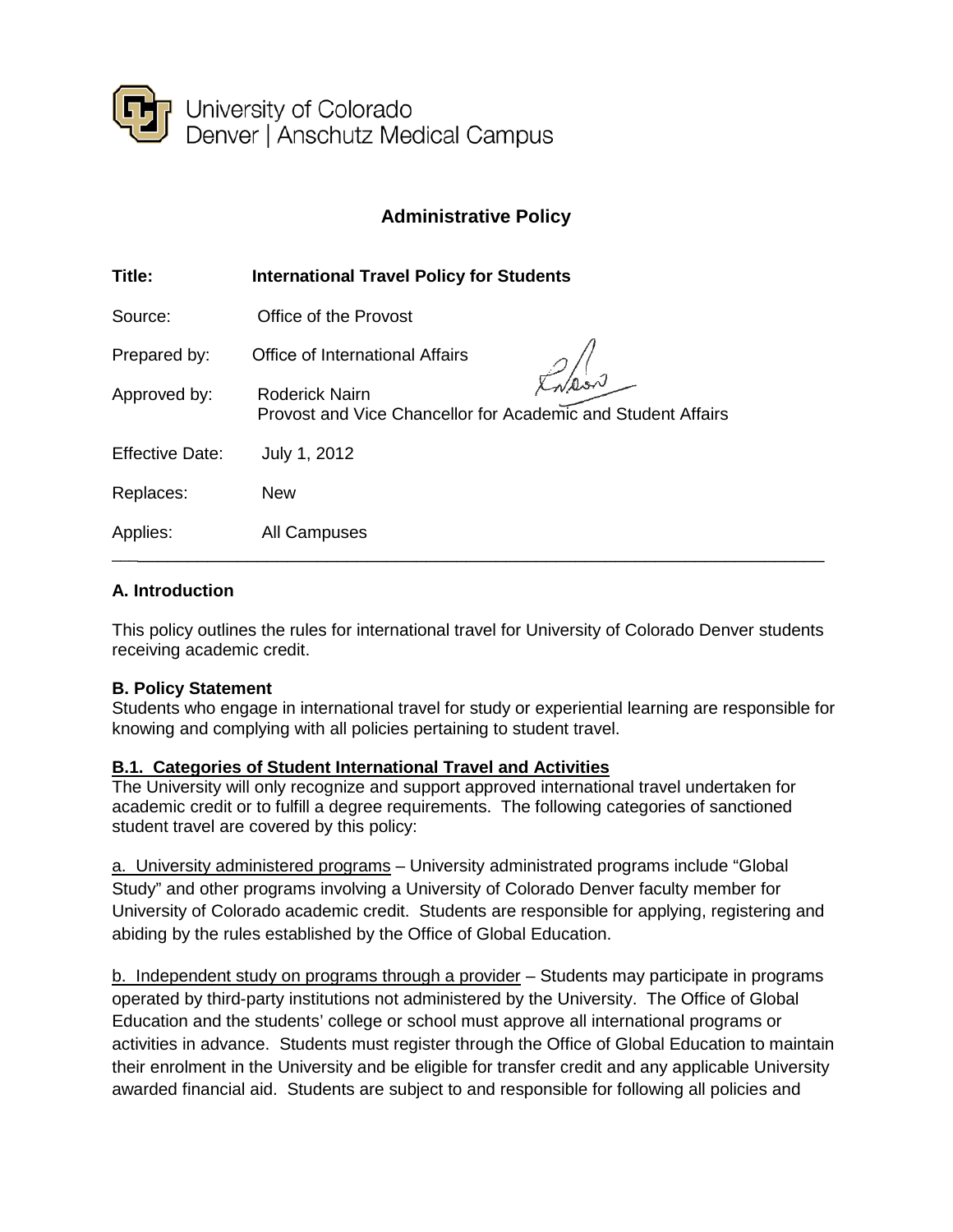requirements of the University of Colorado Denver and the third-party provider for the duration of their enrollment in the outside program.

c. Independent study for University of Colorado academic credit or to fulfill a degree requirement Students traveling independently to conduct research, experiential learning, clinical rotations, etc. for academic credit or to fulfill a degree requirement must register in advance with the Office of Global Education and comply with the section *Student Responsibilities and Conduct*. [http://www.ucdenver.edu/academics/InternationalPrograms/oia/globaleducation/safety/](http://www.ucdenver.edu/academics/InternationalPrograms/oia/globaleducation/safety/travelpolicy/Pages/default.aspx) [travelpolicy/Pages/default.aspx](http://www.ucdenver.edu/academics/InternationalPrograms/oia/globaleducation/safety/travelpolicy/Pages/default.aspx) . Students must provide the contact information for an agreed University mentor or supervisor, and must provide contact information for an emergency contact person in the hosting country.

# **B. 2. Restrictions**

a. Independent or personal student travel not recognized by the University

The University does not recognize any obligation to support international personal travel or independent non-degree related student travel. Students may not register their personal travel with the university.

#### b. The University does not support or condone accompanying unaffiliated travelers on official university programs

The University does not permit unaffiliated travelers to accompany students on any international programs or activities for the entire duration of the program or activity. "Unaffiliated travelers" refers to family members, friends, and other individuals not associated with the University.

### **B. 3. Student Responsibility and Conduct during Academic International Travel**

a. University policies for student international travel are designed to foster safe, positive learning experiences for all students. Students are responsible for deciding whether or not to participate in an international learning experience; and they participate in international educational programs and activities at their own risk. They are responsible for determining their threshold for risk, their actions and the choices that impact their personal safety.

b. The Office of Global Education, faculty directors, mentors and the University's partner institutions will establish rules and principles of behavior for academic international travel. Students must abide by the rules and principles of behavior. Students are also expected to honor the University's Code of Conduct, [http://www.ucdenver.edu/life/Pages/Health-and-Well](http://www.ucdenver.edu/life/Pages/Health-and-Well-being.aspx)[being.aspx,](http://www.ucdenver.edu/life/Pages/Health-and-Well-being.aspx) as well as any codes of conduct established by faculty directors, hosting institutions and/or professional practice. Students are expected to learn and respect local customs. Students traveling internationally are subject to all local laws.

# *c. Students must comply with the following:*

- Register their travel and/or participation in an education abroad program or activity with the Office of Global Education.
- Provide the Office of Global Education with accurate and complete information, as requested.
- Keep their information up-to-date with the University and Global Education, including personal and emergency contact information (US and international), travel itineraries and international accommodation.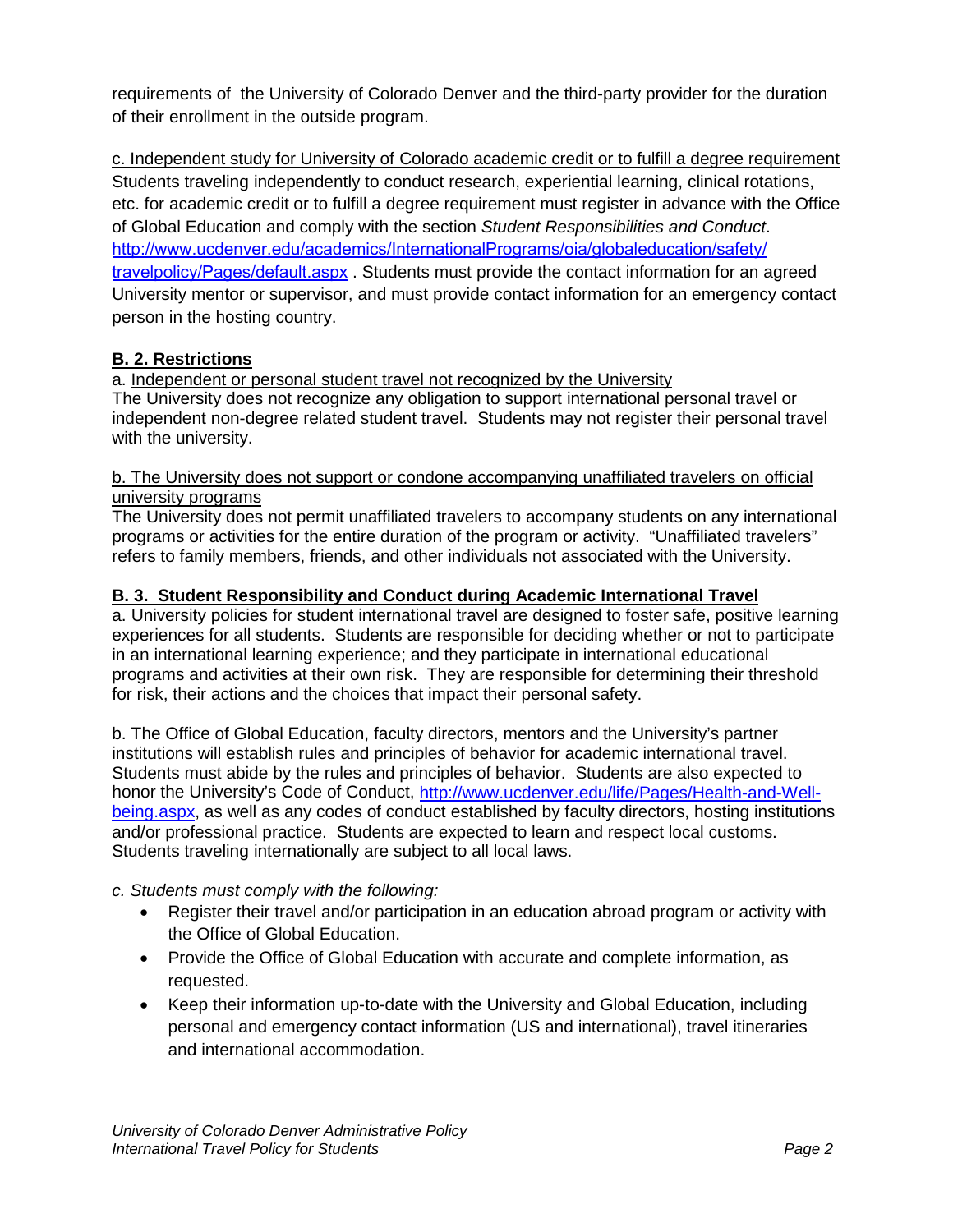- Verify that they have appropriate and adequate insurance and evacuation coverage for medical, security and personal emergencies that may occur outside the US.
- Attend all mandatory meetings and carefully read all pre-departure materials offered by the Office of Global Education and University faculty.
- Review and remain current with all advisories issued by the US Department of State [http://travel.state.gov/travel/tips/registration/registration\\_4789.html](http://travel.state.gov/travel/tips/registration/registration_4789.html) , the University and other appropriate sources related to their travel plans.
- Be responsible for personal security and safety.
- Determine how they will finance their educational activities abroad, complete all financial documentation and pay all required fees prior to departure.
- Register, prior to travel, all international travel plans with the U.S. State Department (U.S. citizens), the international assistance provider (International SOS; [www.internationalsos.com](http://www.internationalsos.com/) ), and others with direct involvement with the students' wellbeing.
- Consider personal physical or mental health conditions that may put the student at risk of harm while traveling, inform relevant parties, and determine whether their intended travel methods or destinations might cause them harm.
- Students may not rent or drive any motorized vehicle outside the US during the registered period abroad.

# **B. 4. Student Dismissals**

University of Colorado Denver faculty or staff may dismiss a student from a University of Colorado Denver administered program for conduct that may threaten the safety, reputation or academic integrity of the program, the student, or other participants. Should a faculty or staff member dismiss a student from a program; the student may not be reimbursed for the program fee, may suffer academic consequences, and is responsible for all his/her expenses related to his/her immediate departure from the country. Students are responsible for all damage they have caused to university property, or property owned and maintained by the university's partners and contractors.

### **B. 5. Student International Travel to Restricted Destinations: Determination of Restrictions and Suspension of Travel**

a. The Provost, in consultation with International Risk Management Committee (IRMC) and Office of University Counsel, determines any and all restrictions or required actions pertaining to international travel to restricted areas. The Provost approves the posting of official notice of travel restrictions.

b. Student travel on University of Colorado Denver administered programs to countries with US State Department Travel Advisories including "warnings" and "alerts," or other high-risk areas. Students participating in University-administered programs to high-risk destinations, do so of their own informed choice and at their own risk. Students participating in University administered programs to restricted destinations may be subject to additional requirements and/or restrictions by the university or faculty.

[http://travel.state.gov/travel/cis\\_pa\\_tw/tw/tw\\_1764.html](http://travel.state.gov/travel/cis_pa_tw/tw/tw_1764.html) 

c. Independent student travel to countries with U.S. State Department Travel Advisories including "warnings" and "alerts".